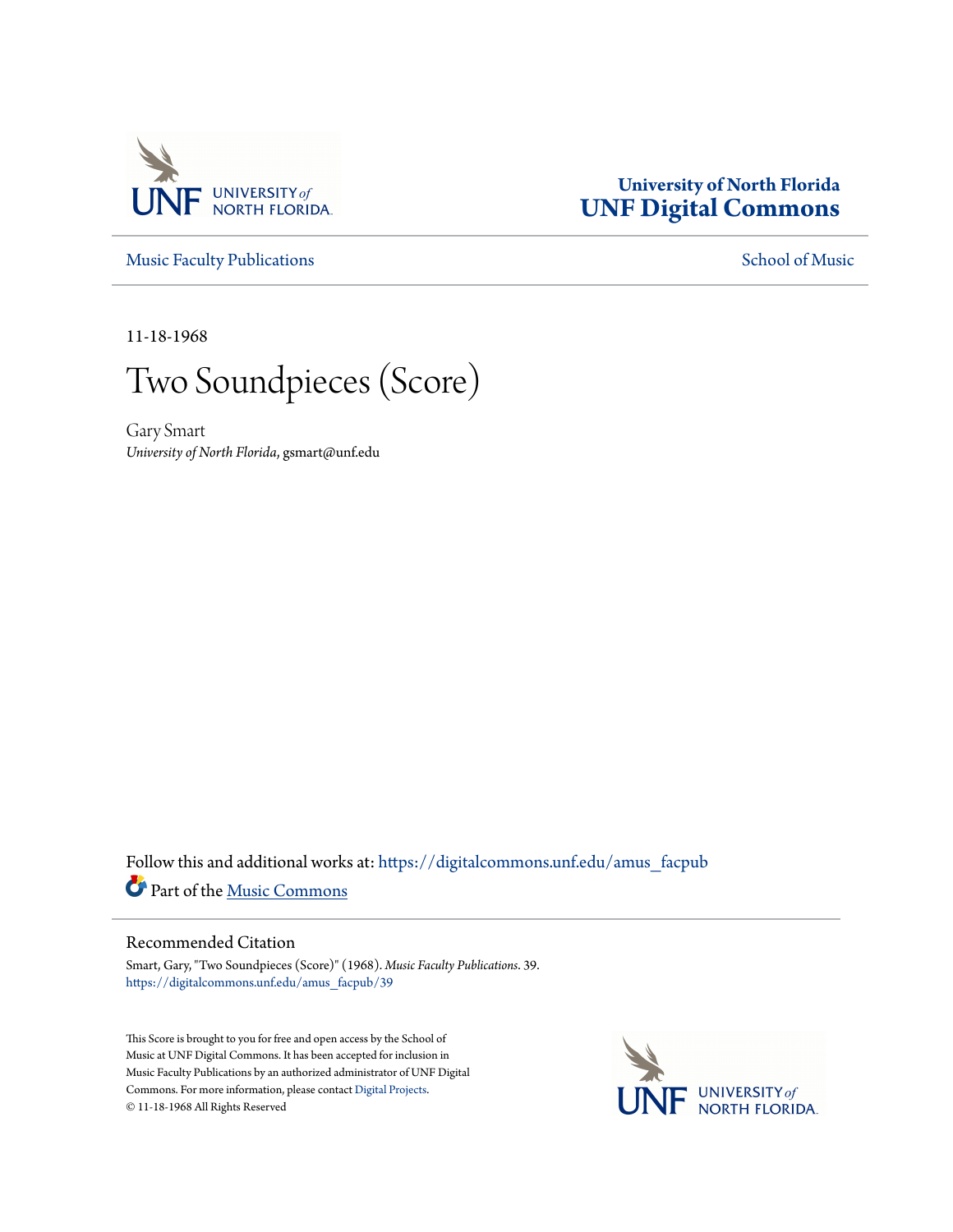# *Two Soundpieces*

*for Tenor Saxophone and Piano*

## Gary Smart

Copyright © 1968 Gary Smart All Rights Reserved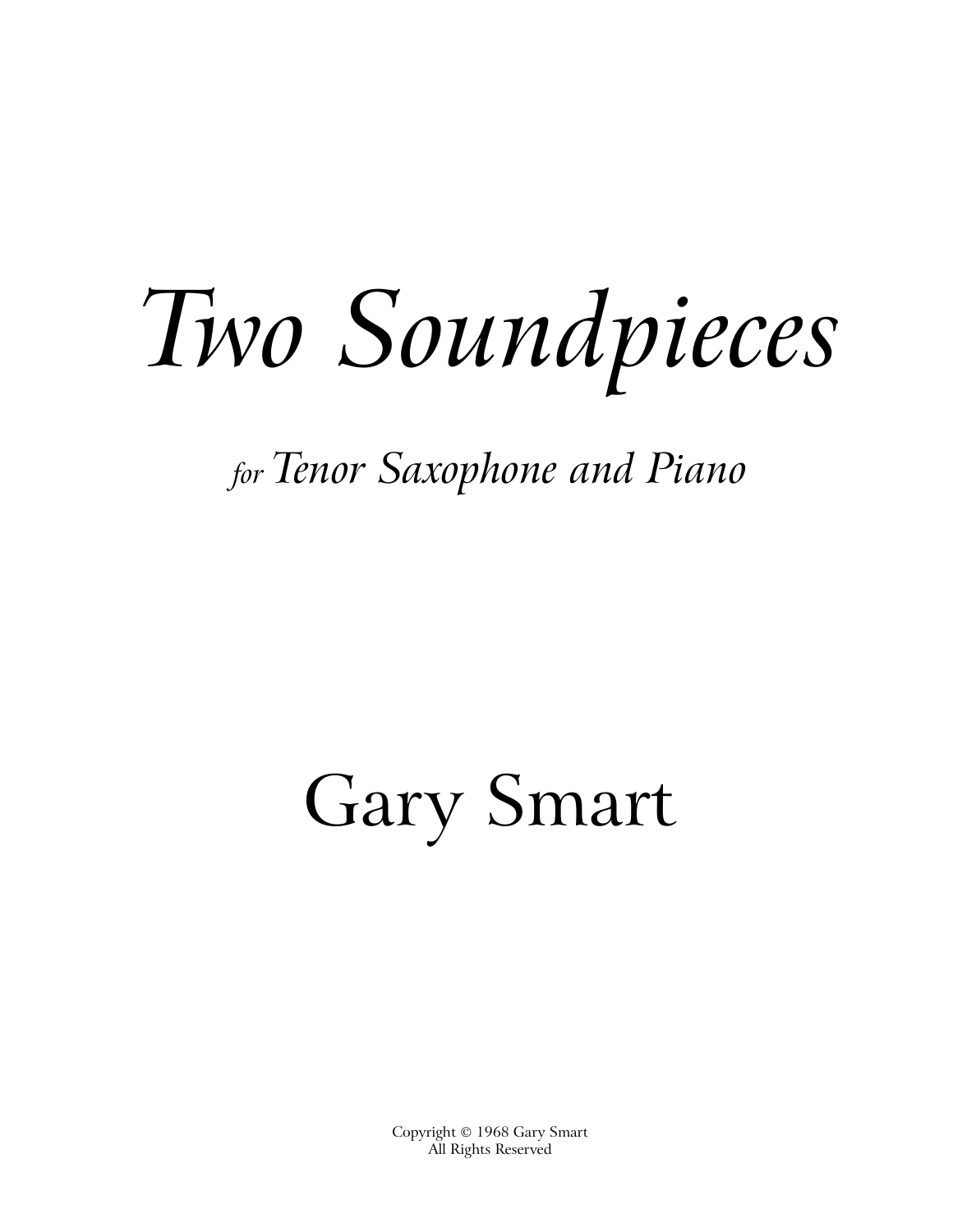### **NOTES**

 $\bigcirc$  Finger low B<sub>b</sub>, add octave key, tighten embouchure, increase air pressure. (The resultant sound is comprised primarily of the two indicated pitches. Other partials are present to a lesser degree, however, and are not undesirable.)

indicates a "scoop" up to the indicated note.

- $\circled{2}$  Bb harmonic finger 4th line D, open the side D key, and greatly increase air pressure.
- ‰ Catch upper partials on the pedal.
- Â Finger D, open and close left hand cluster of keys.
- $\overline{\textcircled{5}}$ , both indicate a flattening of the pitch by a loosening of the embouchure; indicates an immediate loosening of the embouchure; indicates a more gradual loosening of the embouchure.
- $\circled{6}$  "Shake" Both notes are fingered the same: finger top space Eb, raising the octave and 4th finger. The "shake" is achieved by a loosening and tightening of the embouchure. (There should be a noticeable jaw movement.)
- $\overline{\mathcal{O}}$  "Throat growl" Make a loud "ah" sound in the throat while playing indicated notes.
- È Random harmonics Alternate <sup>a</sup> very tight and very loose embouchure, use increased air pressure, and move fingers quickly over the keys in an arbitrary manner. A frantic sound melange of unpredictable notes and/or sounds is desired. The rhythm here is, of course, determined by chance.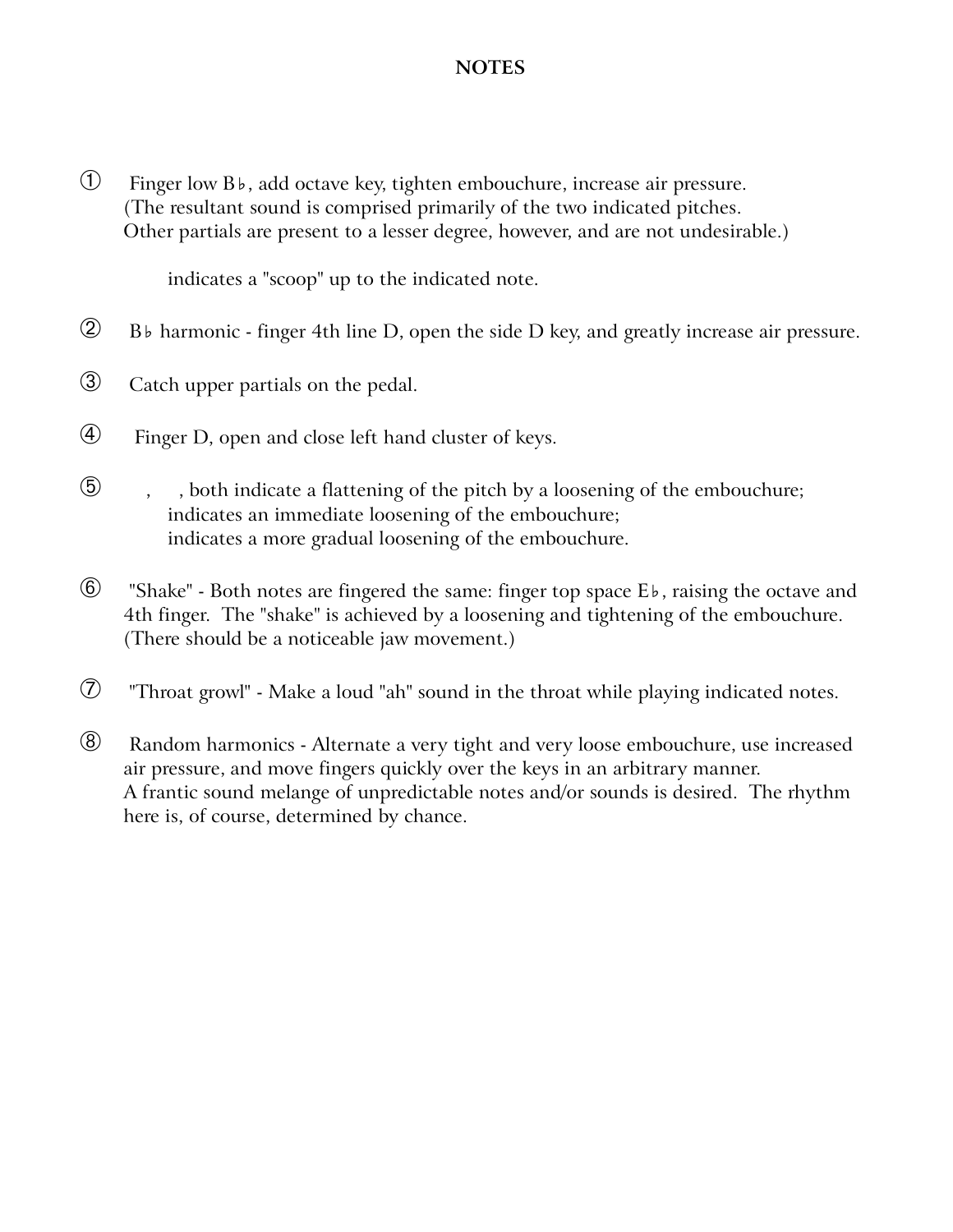

[Tripartito]

for Tenor Saxophone and Piano







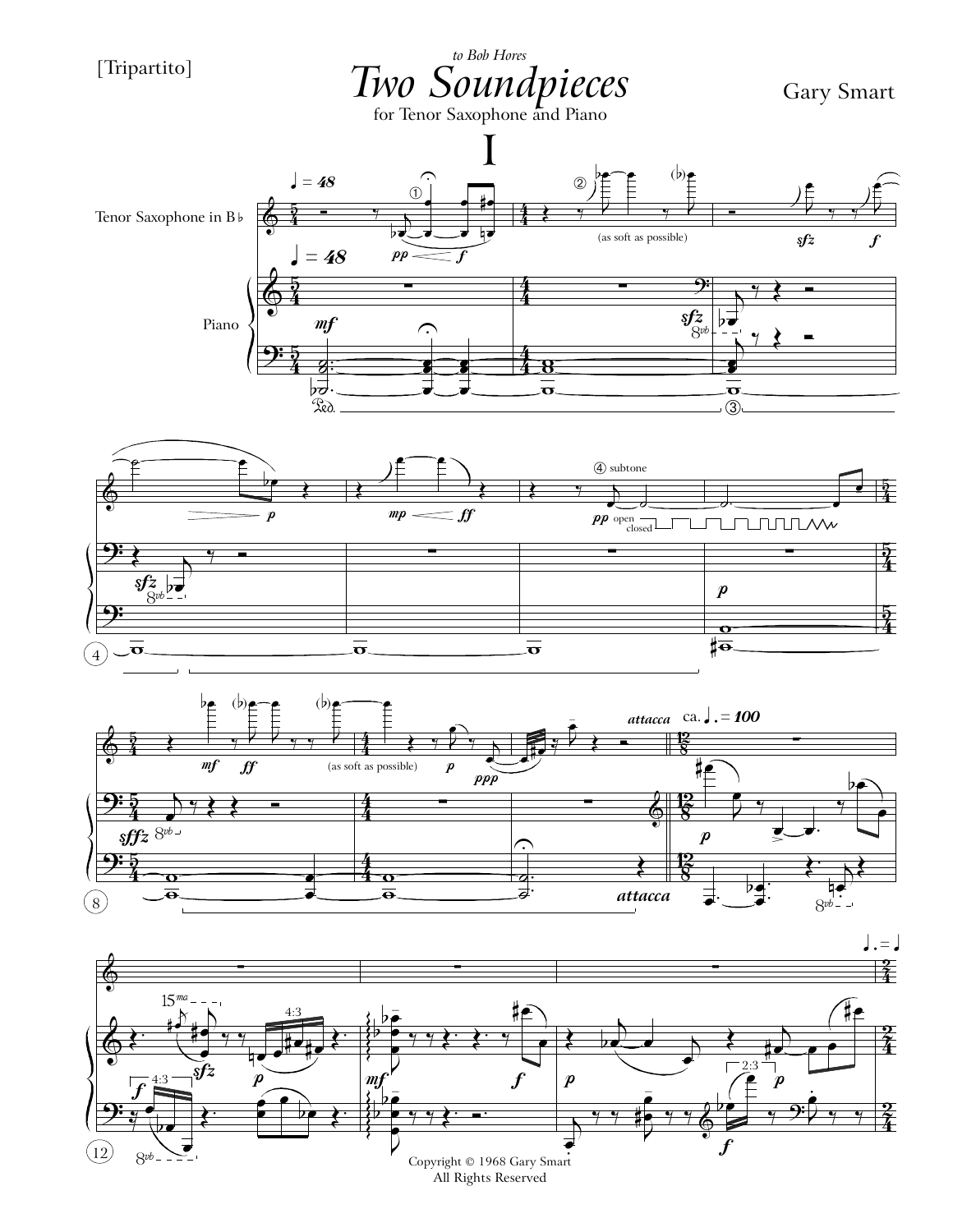





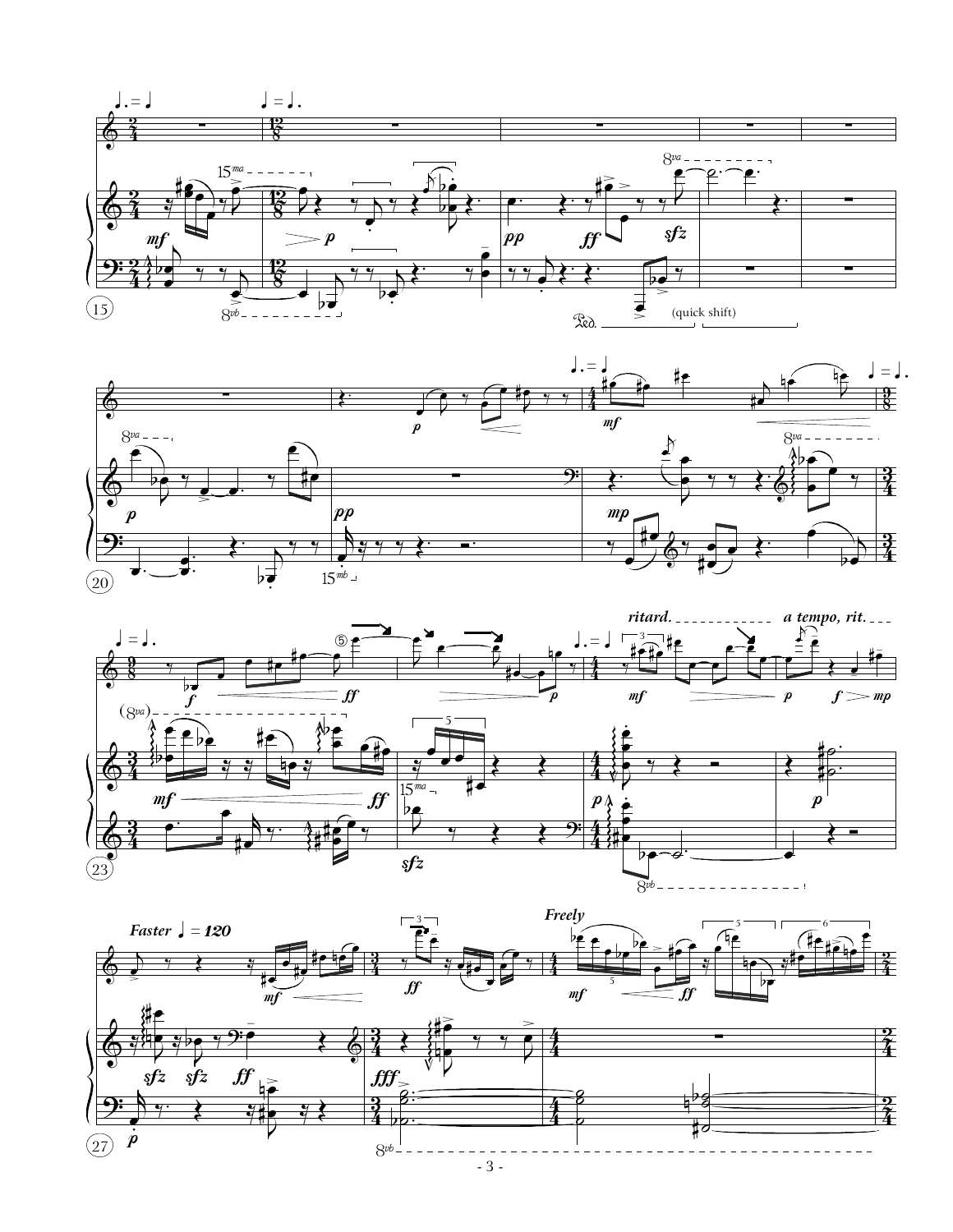





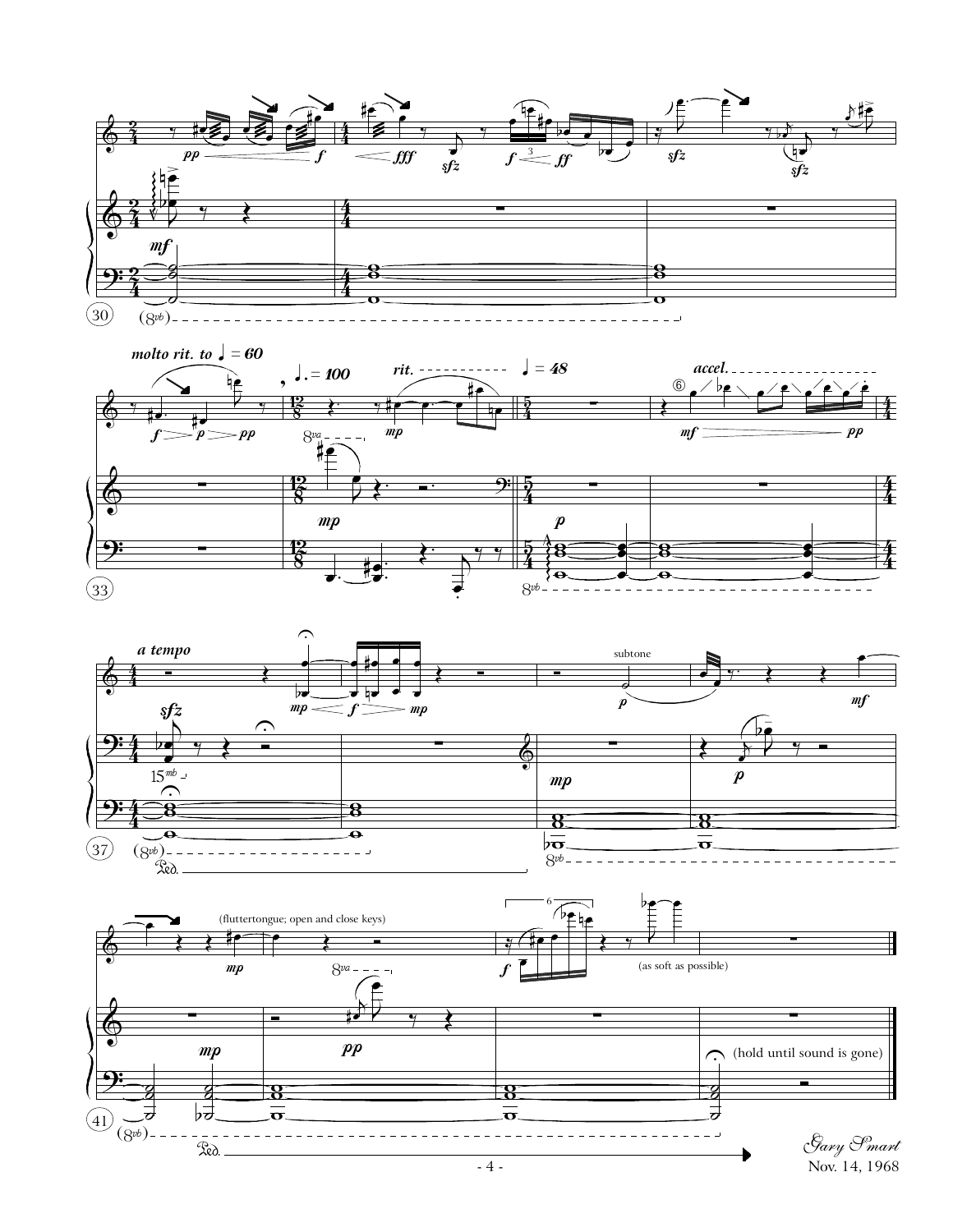





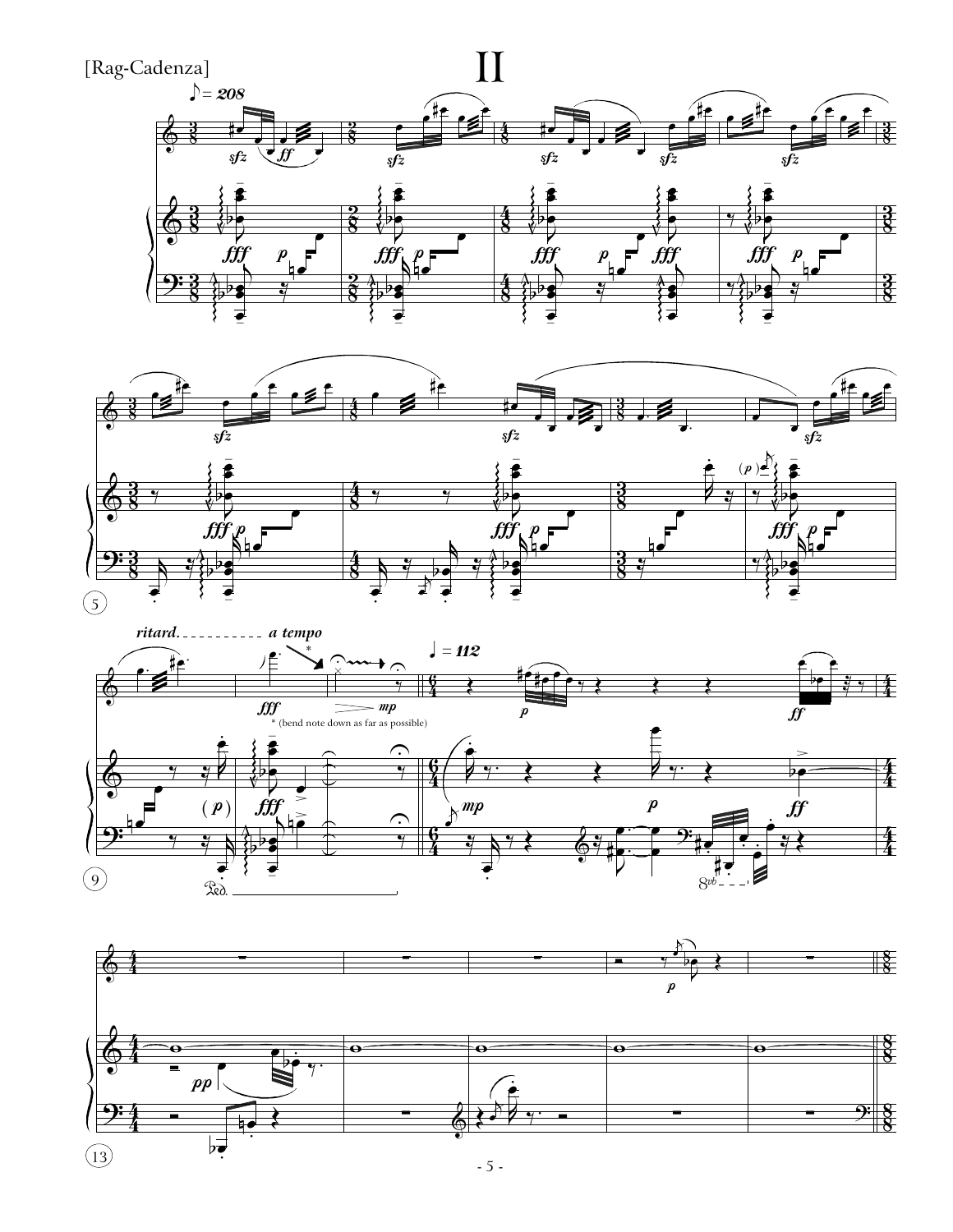





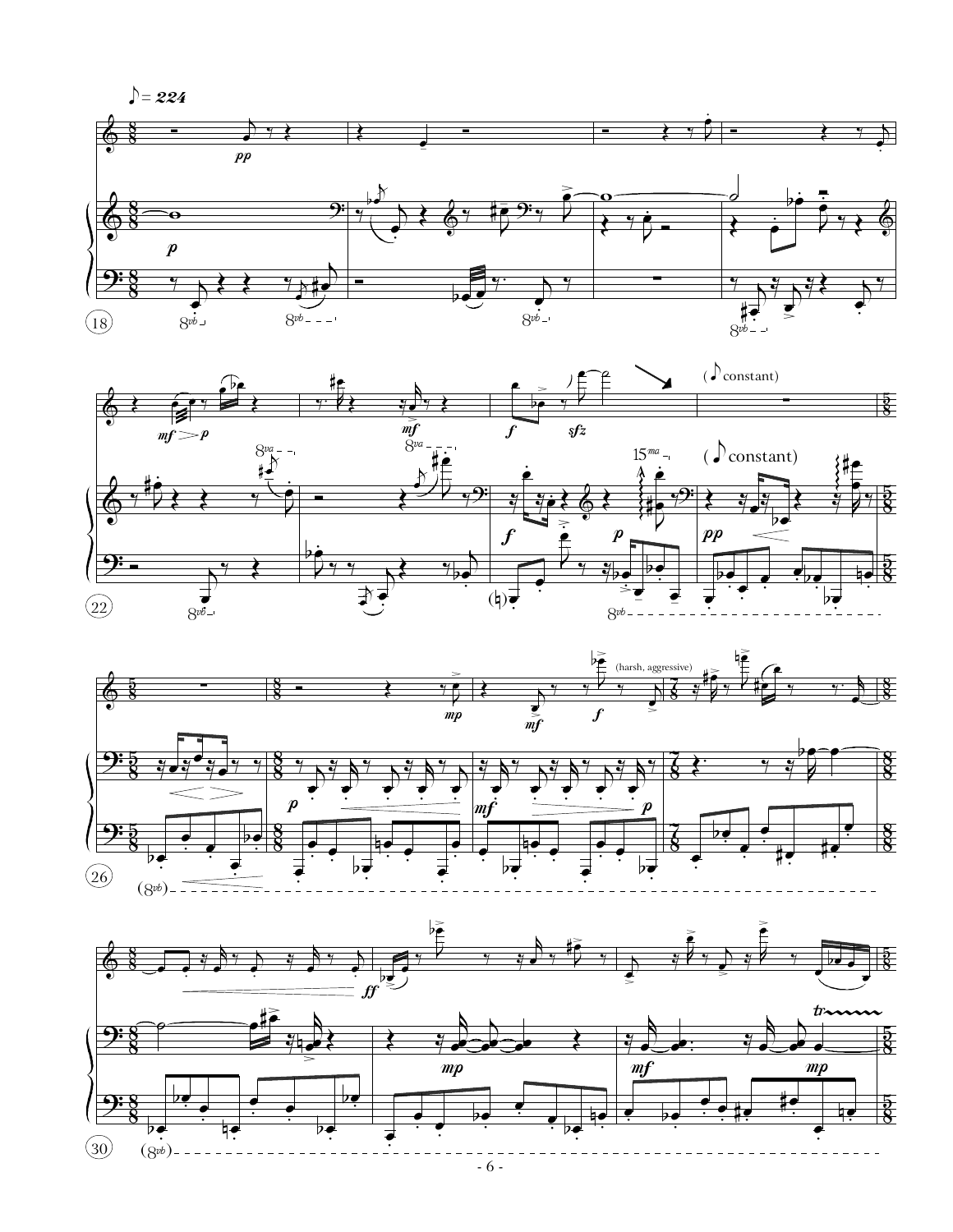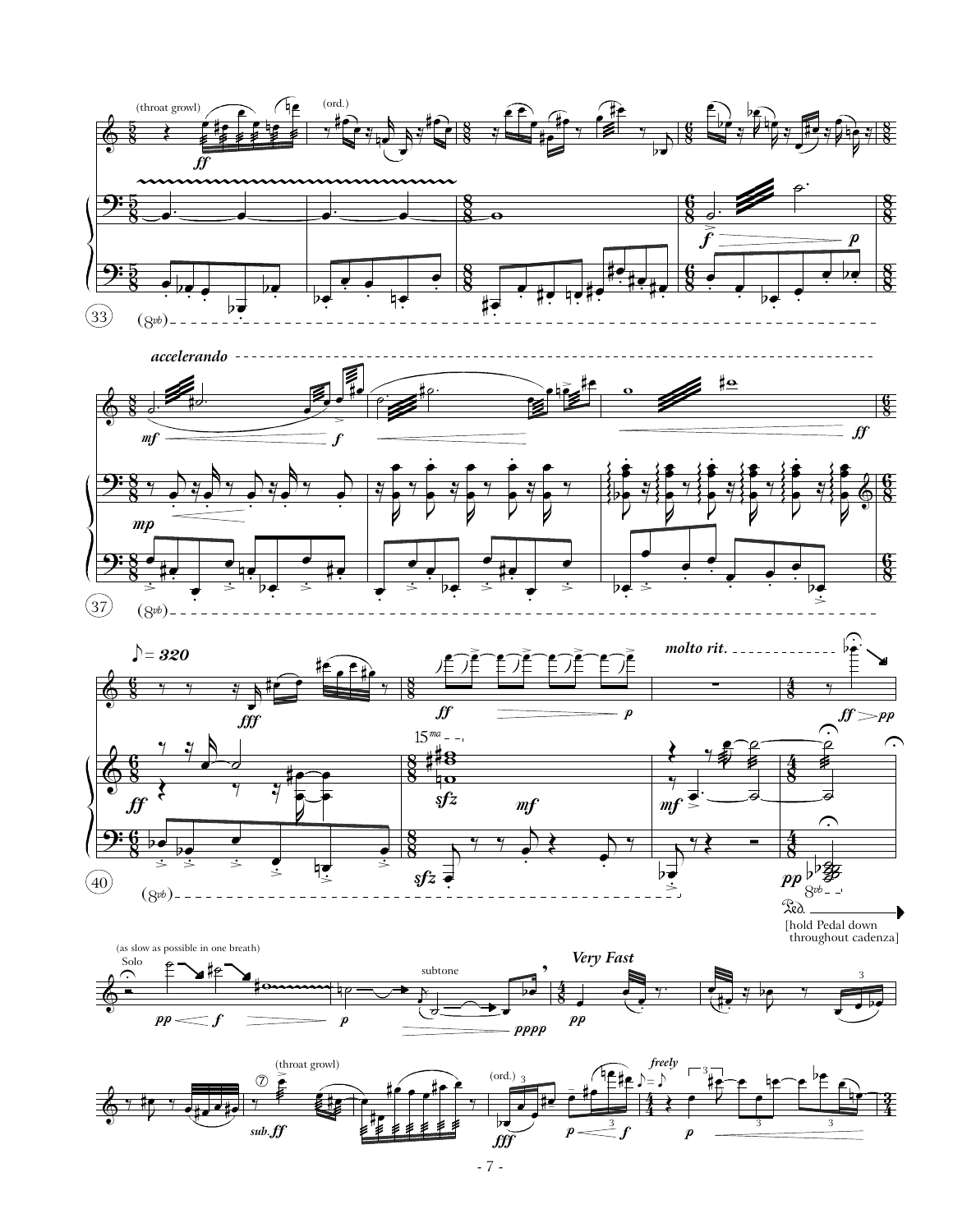